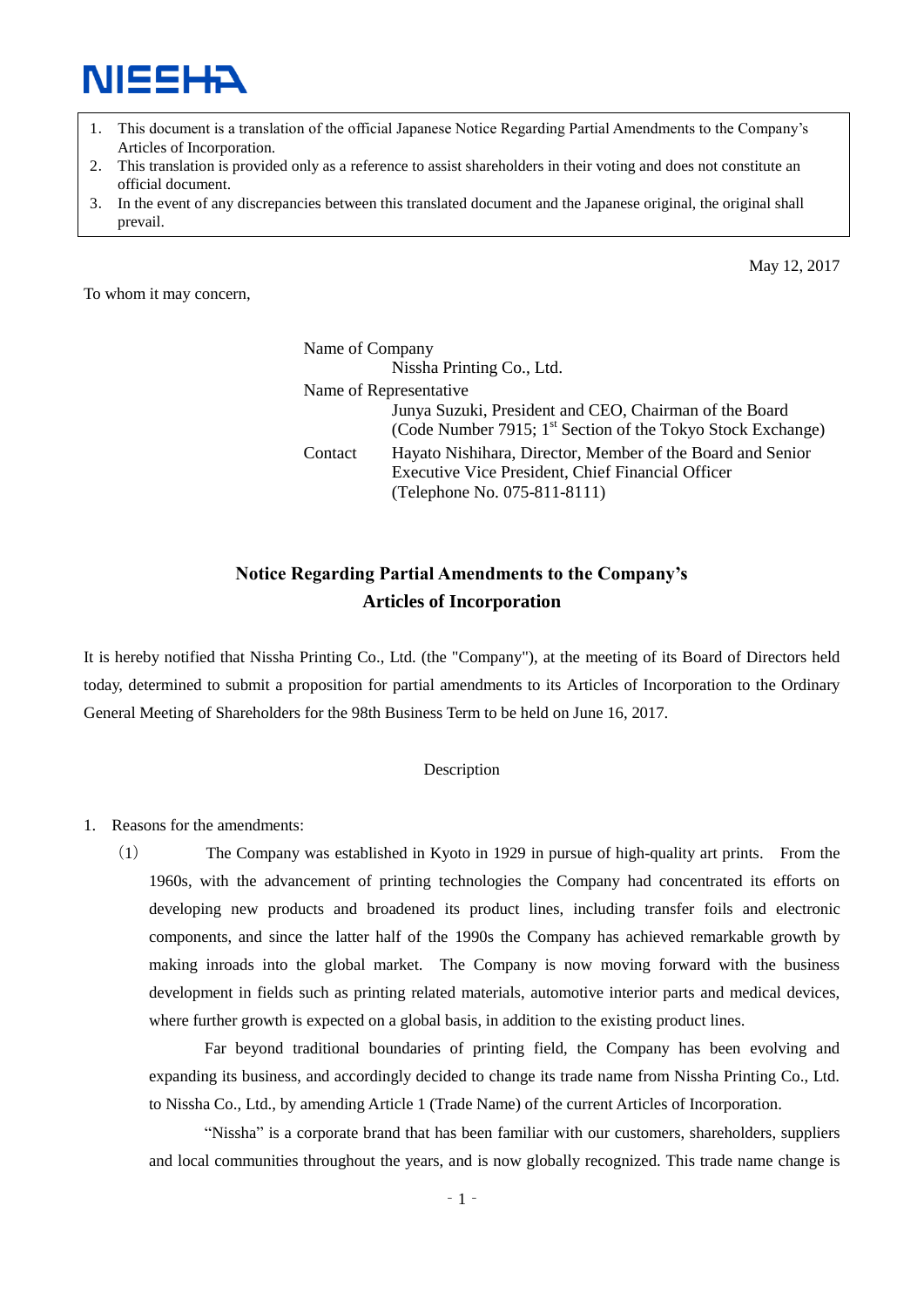another opportunity for us to make even greater leap forward.

Our new trade name will take effect from October 6, 2017.

- (2) With the progression of our Fifth Medium-term Business Plan which started in fiscal 2015, we will modify Article 2 (Purposes) of the current Articles of Incorporation to facilitate the diversification and future development of our Group's business activities, and to align our business purposes with our current operations.
- (3) The fiscal year of the Company is currently one year from April 1 of every year to March 31 of the following year. The Company intends to unify the fiscal year for overseas consolidated subsidiaries in order to promote integrated group operations, and further enhance management transparency and efficiency through the timely and adequate disclosure of financial and business information. To achieve this goal, the Company aims to change its fiscal year to one year commencing on January 1 of every year and ending on December 31 of the same year. Consequently, the Company will make necessary amendments to Articles 13 (Time of Convening General Meeting of Shareholders), 14 (Base Date of Ordinary General Meeting of Shareholders), 38 (Fiscal Year) and 39 (Base Date for Dividends of Surplus) of the current Articles of Incorporation.

Furthermore, since the 99th Business Term will cover the nine months from April 1, 2017 to December 31, 2017 as a result of this change, supplementary provisions are also to be established as a transitional measure.

All of our consolidated subsidiaries whose fiscal years do not end on December 31 are currently expected to introduce the same amendments.

(4) In consideration of notable contribution in restoration of the Company, Chairperson Emeritus as Director shall belong to the late Mr. Shozo Suzuki solely and permanently, and the Company will never assign anyone for this title. The Company will thus make a necessary amendment to Article 23 (Representative Directors and Directors with Title) of the current Articles of Incorporation.

(5) The Act for Partial Amendment of the Companies Act (Act No. 90, 2014) enforced on May 1, 2015 newly allows the conclusion of liability limitation agreements between the Company and a Director who does not execute business and between the Company and an Audit and Supervisory Board Member who is not an Independent Audit and Supervisory Board Member. Consequently, the Company proposes to make partial amendments to Articles 29 (Exemption from Liability for Independent Directors) and 37 (Exemption from Liability for Independent Audit and Supervisory Board Members) of the current Articles of Incorporation so that those Directors and Audit and Supervisory Board Members will be able to further carry out their expected roles.

Consent has already been obtained from each Audit and Supervisory Board Member for the amendment to Article 29 of the current Articles of Incorporation.

(6) In order to implement the dividend policy and the capital policy flexibly, the Company will newly establish Article 39 (Organ to decide on Matters including Dividends of Surplus) of the proposed Articles of Incorporation that enables the Company to decide matters including dividends of surplus by a resolution of the Board of Directors. The Company will partially amend Article 39 (Base Date for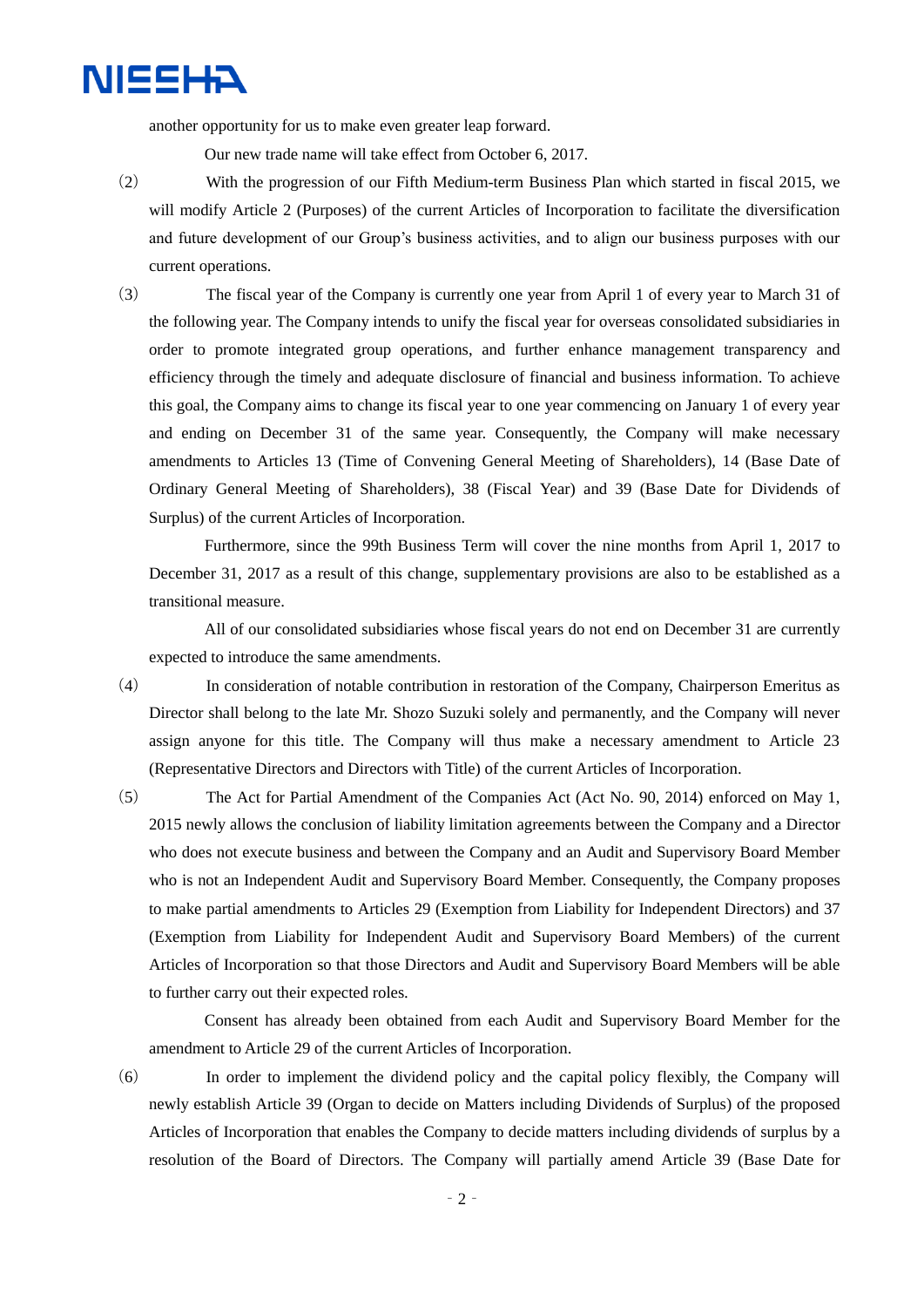

Dividends of Surplus) of the current Articles of Incorporation as well, and adjust its number of articles as Article 40 (Base Date for Dividends of Surplus) of the proposed Articles of Incorporation with deleting Article 40 (Interim Dividends) of the current Articles of Incorporation.

This amendment does not intend to preclude the General Meeting of Shareholders from exercising its authority over deciding matters including dividends of surplus.

- (7) In addition, as a result of the amendments above, the number of articles, wording of articles and other necessary matters will be amended.
- 2. Contents of the amendments:

The contents of the amendments are set forth in the exhibit attached hereto.

3. Schedule:

Date of the General Meeting of Shareholders for the amendments to the Articles of Incorporation:

June 16, 2017

Effective date of the amendments: June 16, 2017

End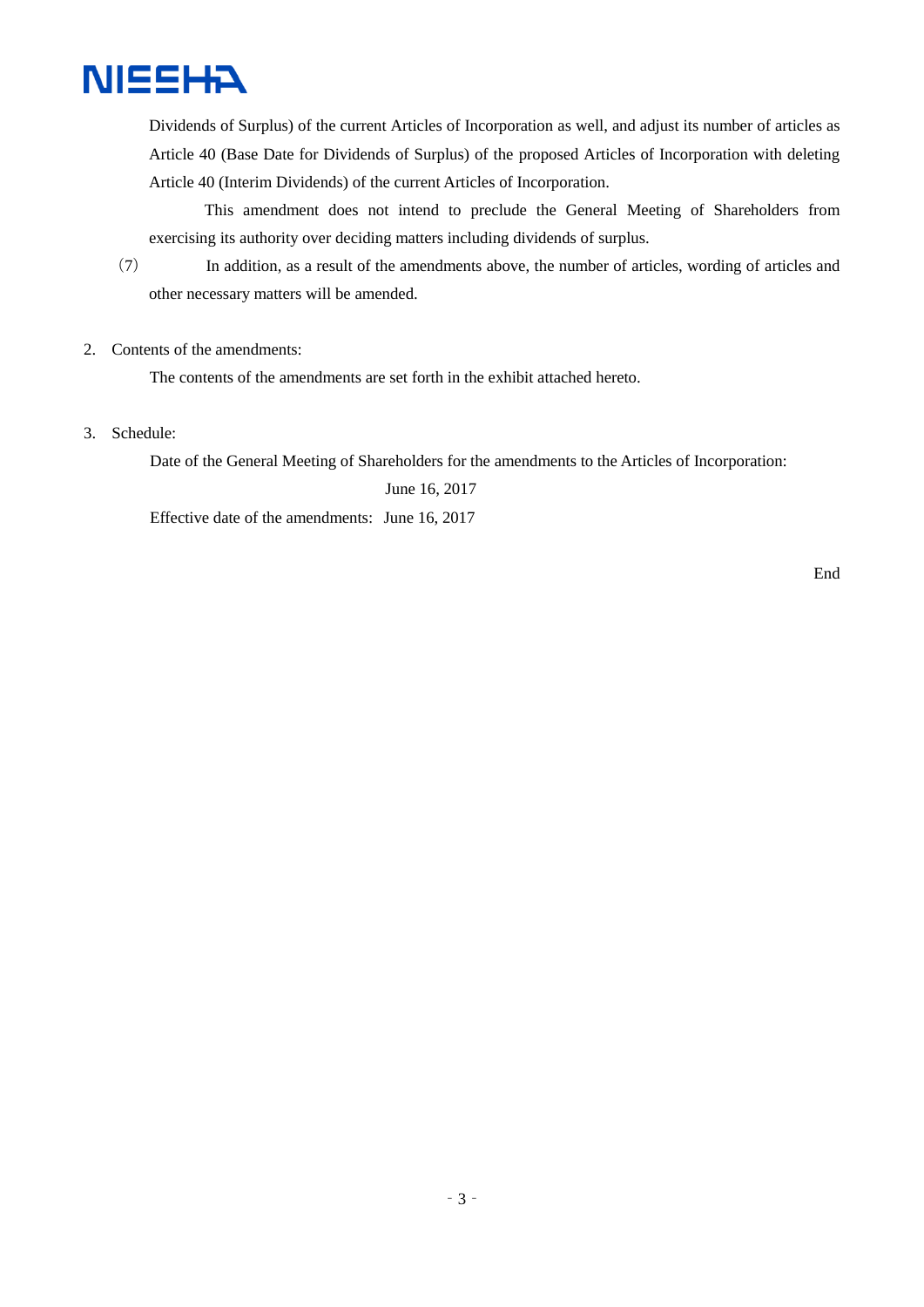#### Exhibit: Contents of the Amendments of the Articles of Incorporation

The contents of the amendments are as follows.

(Underlined portions indicate proposed changes)

| <b>Current Articles of Incorporation</b>               | <b>Proposed Amendments</b>                                |
|--------------------------------------------------------|-----------------------------------------------------------|
| <b>Chapter 1: General Provisions</b>                   | <b>Chapter 1: General Provisions</b>                      |
|                                                        |                                                           |
| (Trade Name)                                           | (Trade Name)                                              |
| Article 1. The Company shall be called Nihon Shashin   | Article 1. The Company shall be called NISSHA             |
| Insatsu Kabushiki Kaisha and shall be expressed in     | Kabushiki Kaisha and shall be expressed in English as     |
| English as Nissha Printing Co., Ltd.                   | Nissha Co., Ltd.                                          |
|                                                        |                                                           |
|                                                        |                                                           |
| (Purposes)                                             | (Purposes)                                                |
| The purpose of the Company is to run the<br>Article 2. | Article 2. The purpose of the Company is to run the       |
| following businesses.                                  | following businesses.                                     |
|                                                        |                                                           |
| 1)                                                     | 1)                                                        |
| (Text omitted)                                         | (Unchanged)                                               |
| 9)                                                     | 9)                                                        |
| (Newly established)                                    | Development, production and sale of medical<br>10)        |
|                                                        | devices, consumable medical products, analyzers,          |
|                                                        | in-vitro diagnostics, quasi-drug and cosmetics;           |
| 10) Production and sale of paper processed goods, fine | 11) Production and sale of paper processed goods, fine    |
| arts and craft works, metal products, wooden products, | arts and craft works, metal products, wooden              |
| chemical industry products, cosmetics, food products,  | products, chemical industry products, food products,      |
| convenience goods and fiber processed goods;           | convenience goods and fiber processed goods;              |
| (Text omitted)<br><u>11)</u>                           | (Unchanged)<br>12)                                        |
| (Newly established)                                    | Import and export of goods and other things listed<br>13) |
|                                                        | in the preceding items;                                   |
| 12)                                                    | <u>14)</u>                                                |
| (Text omitted)                                         | ₹<br>(Unchanged)                                          |
| 15)                                                    | <u>17)</u>                                                |
| 16) Planning, operation, display, interior work and    | Planning, operation, display, interior work and<br>18)    |
| electrical decoration for events or exhibitions, and   | electrical decoration for events or exhibitions, and      |
| design and execution of architecture and other         | design, execution, contracting and supervision of         |
| construction;                                          | architecture,<br>landscape<br>gardening<br>and<br>other   |
|                                                        | construction;                                             |
| (Text omitted)<br><u>17)</u>                           | (Unchanged)<br><u> 19)</u>                                |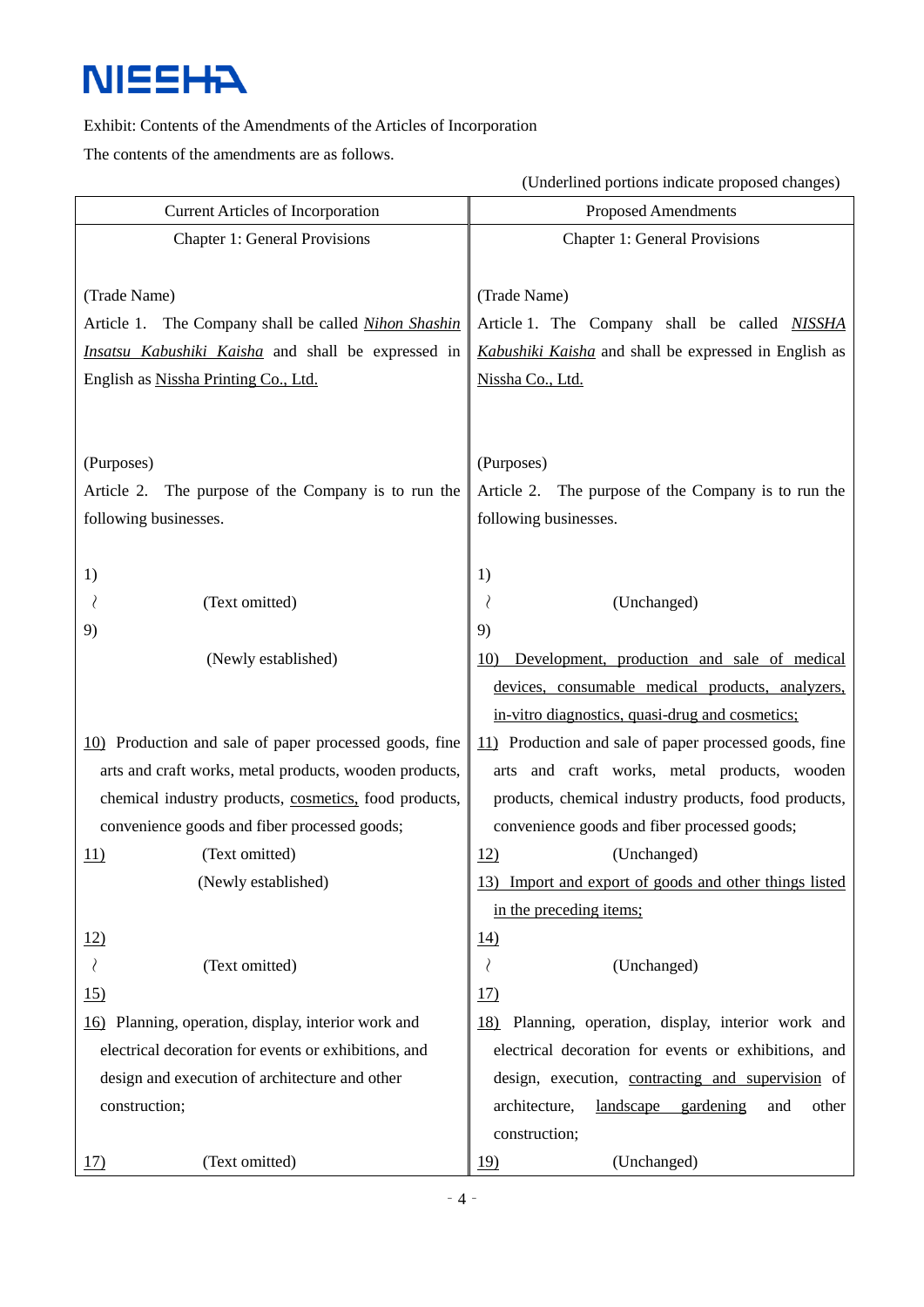| 18) Purchase and sale of antiques goods;                  | 20) Separation, collection, transportation and disposal |
|-----------------------------------------------------------|---------------------------------------------------------|
|                                                           | of industrial wastes, sale of valuables, cleaning       |
|                                                           | business, generation of electricity, supply and sale    |
|                                                           | of electricity, purchase and sale of antiques goods,    |
|                                                           | security business, and management of parking            |
|                                                           | space; and                                              |
|                                                           |                                                         |
| 19) Warehousing business, packaging business, customs     | (Deleted)                                               |
| clearance business, automobile forwarding business,       |                                                         |
| automobile maintenance business and sale of               |                                                         |
| automobile fuel;                                          |                                                         |
| 20) Management of parking space:                          | (Deleted)                                               |
| 21) Business of dispatching general workers, business of  | (Deleted)                                               |
| commercial introduction of jobs;                          |                                                         |
| 22) Comprehensive leasing business, and business of       | (Deleted)                                               |
| renting and managing real estate;                         |                                                         |
| 23) Planning, design and construction of gardens and      | (Deleted)                                               |
| greening works;                                           |                                                         |
| 24) Agent business of non-life insurance and insurance    | (Deleted)                                               |
| based on Automobile Liability Security Law, and           |                                                         |
| business relating to the agency of life insurance;        |                                                         |
| 25) Contracting of clerical works relating to the         | (Deleted)                                               |
| calculation of payroll and social insurance premium,      |                                                         |
| employment management, labor management, etc.;            |                                                         |
| 26) Financing business such as money lending, buying      | (Deleted)                                               |
| and selling of receivables, guarantee of debts, etc. and  |                                                         |
| contracting of clerical works relating to accounting $\&$ |                                                         |
| book keeping;                                             |                                                         |
| 27) Cleaning business, disposal and recycling of          | (Deleted)                                               |
| industrial wastes and general wastes, and sale of such    |                                                         |
| processed scrap; and                                      |                                                         |
| (Text omitted)<br>$\frac{28}{2}$                          | (Unchanged)<br>21)                                      |
|                                                           |                                                         |
| Article 3.                                                | Article 3.                                              |
| ₹<br>(Text omitted)                                       | ₹<br>(Unchanged)                                        |
| Article 5.                                                | Article 5.                                              |
|                                                           |                                                         |
|                                                           |                                                         |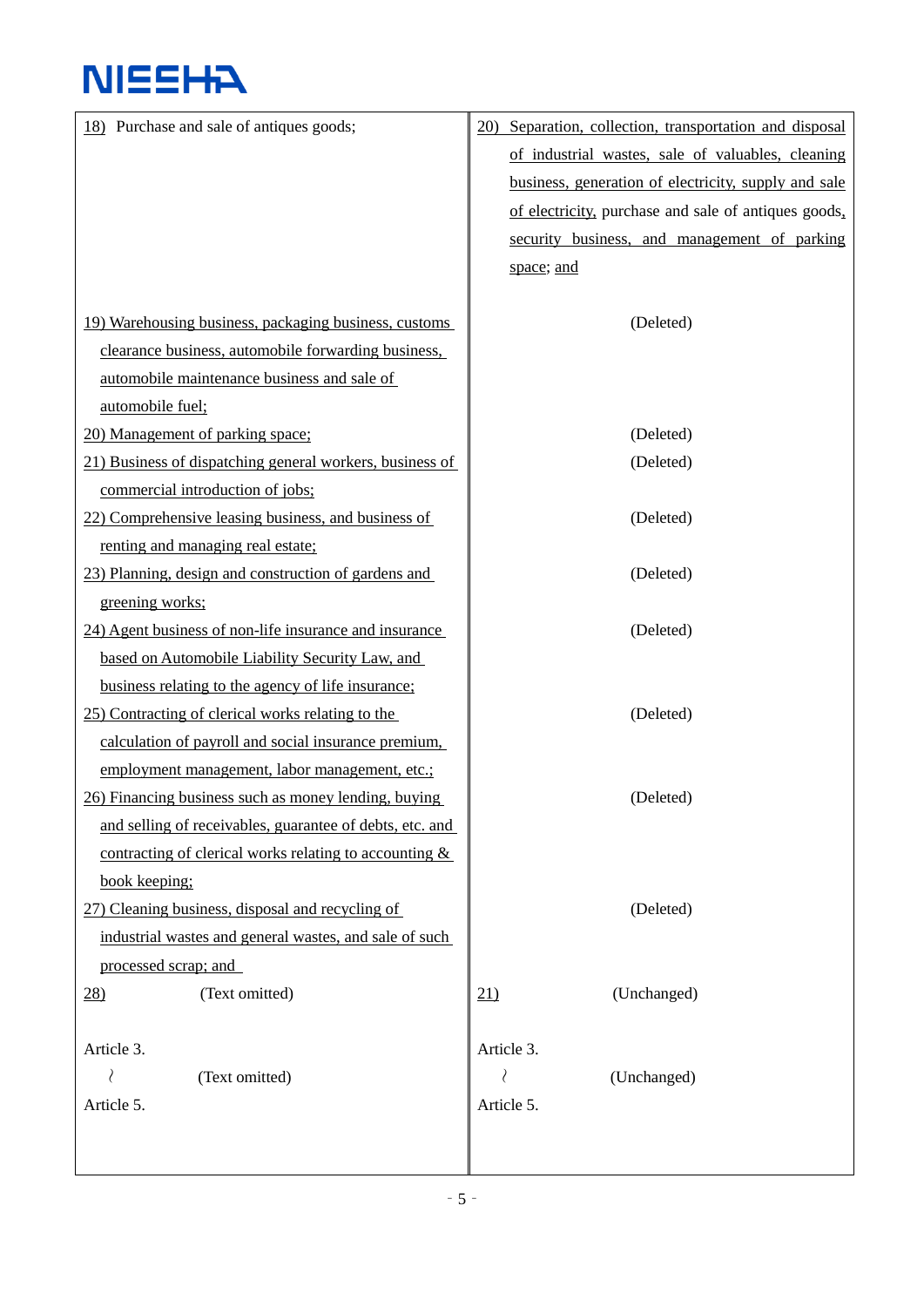

| Chapter 2: Shares                                                                                                                                                                                                                                                             | Chapter 2: Shares                                                                                                                                                                                                                                                                 |
|-------------------------------------------------------------------------------------------------------------------------------------------------------------------------------------------------------------------------------------------------------------------------------|-----------------------------------------------------------------------------------------------------------------------------------------------------------------------------------------------------------------------------------------------------------------------------------|
| Article 6.                                                                                                                                                                                                                                                                    | Article 6.                                                                                                                                                                                                                                                                        |
| (Text omitted)                                                                                                                                                                                                                                                                | (Unchanged)                                                                                                                                                                                                                                                                       |
| <u>Article 12.</u>                                                                                                                                                                                                                                                            | Article 12.                                                                                                                                                                                                                                                                       |
| Chapter 3: General Meeting of Shareholders                                                                                                                                                                                                                                    | Chapter 3: General Meeting of Shareholders                                                                                                                                                                                                                                        |
| (Time of Convening General Meeting of Shareholders)<br>Article 13. The Ordinary General Meeting of<br>Shareholders of the Company shall be convened in<br>June of each year, and an Extraordinary General<br>Meeting of Shareholders shall be convened whenever<br>necessary. | (Time of Convening General Meeting of Shareholders)<br>The Ordinary General Meeting of<br>Article 13.<br>Shareholders of the Company shall be convened in<br>March of each year, and an Extraordinary General<br>Meeting of Shareholders shall be convened whenever<br>necessary. |
| (Base Date of Ordinary General Meeting of                                                                                                                                                                                                                                     | (Base Date of Ordinary General Meeting of                                                                                                                                                                                                                                         |
| Shareholders)                                                                                                                                                                                                                                                                 | Shareholders)                                                                                                                                                                                                                                                                     |
| Article 14. The base date of the voting right in the                                                                                                                                                                                                                          | Article 14. The base date of the voting right in the                                                                                                                                                                                                                              |
| Ordinary General Meeting of Shareholders of the                                                                                                                                                                                                                               | Ordinary General Meeting of Shareholders of the                                                                                                                                                                                                                                   |
| Company shall be March 31 of each year.                                                                                                                                                                                                                                       | Company shall be December 31 of each year.                                                                                                                                                                                                                                        |
| Article 15.                                                                                                                                                                                                                                                                   | Article 15.                                                                                                                                                                                                                                                                       |
| (Text omitted)                                                                                                                                                                                                                                                                | (Unchanged)                                                                                                                                                                                                                                                                       |
| Article 19.                                                                                                                                                                                                                                                                   | Article 19.                                                                                                                                                                                                                                                                       |
| Chapter 4: Directors and Board of Directors                                                                                                                                                                                                                                   | Chapter 4: Directors and Board of Directors                                                                                                                                                                                                                                       |
| Article 20.<br>₹<br>(Text omitted)<br>Article 22.                                                                                                                                                                                                                             | Article 20.<br>(Unchanged)<br>Article 22.                                                                                                                                                                                                                                         |
| (Representative Directors and Directors with Title)                                                                                                                                                                                                                           | (Representative Directors and Directors with Title)                                                                                                                                                                                                                               |
| The Representative Director shall be elected                                                                                                                                                                                                                                  | Article 23.                                                                                                                                                                                                                                                                       |
| Article 23.                                                                                                                                                                                                                                                                   | The Representative Director shall be                                                                                                                                                                                                                                              |
| by the resolution of the Board of Directors.                                                                                                                                                                                                                                  | elected by the resolution of the Board of Directors.                                                                                                                                                                                                                              |
| 2. One Chairperson Emeritus, one Chairperson, one                                                                                                                                                                                                                             | 2. One Chairperson, one President and CEO, and one or                                                                                                                                                                                                                             |
| President and CEO, and one or more Corporate Vice                                                                                                                                                                                                                             | more Corporate Vice President(s), Senior Executive                                                                                                                                                                                                                                |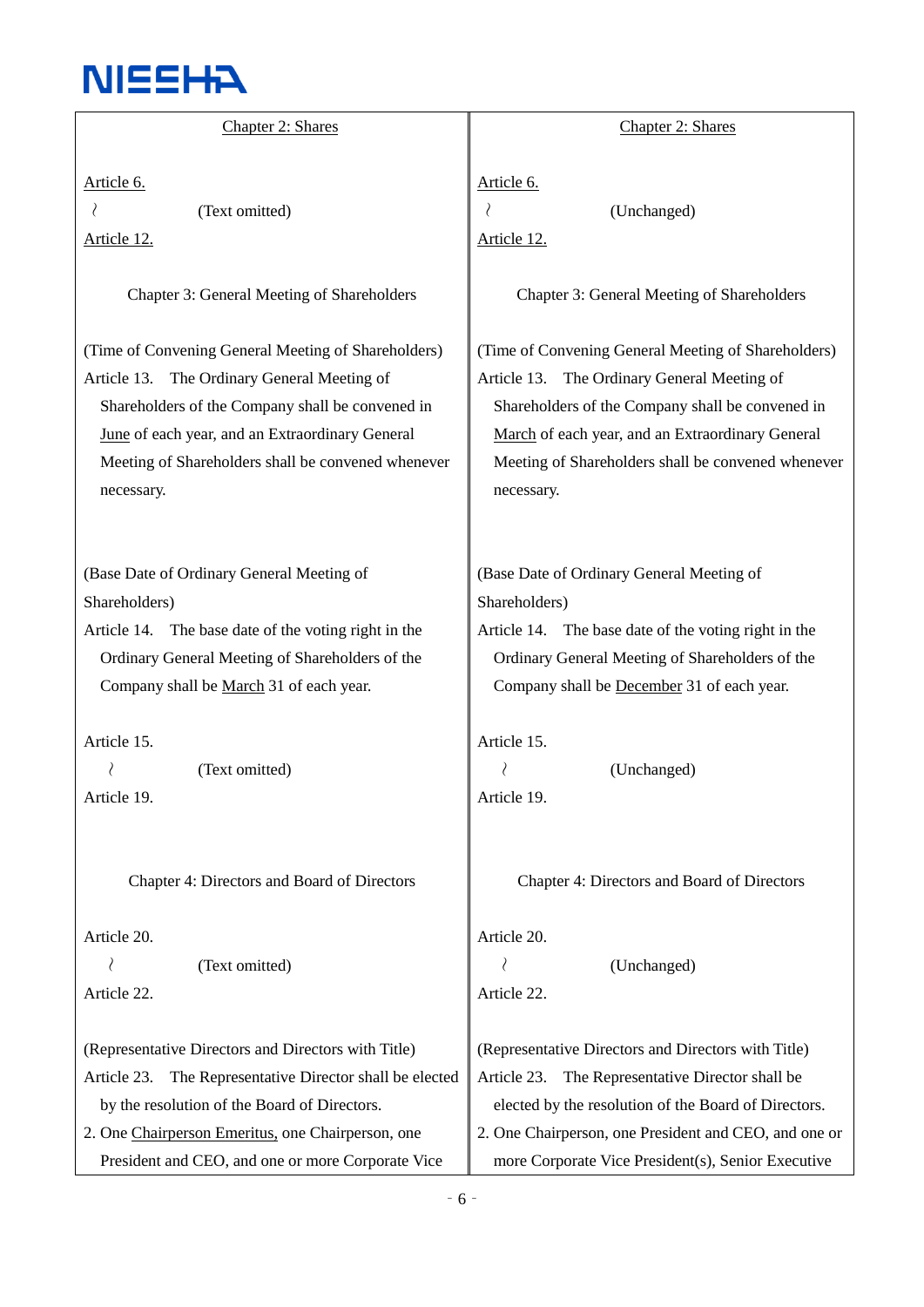President(s), Senior Executive Director(s) and Executive Director(s) may be elected from among the Directors of the Company by the resolution of the Board of Directors.

Article 24. ~ (Text omitted) Article 28.

(Exemption from Liability for Independent Directors) Article 29. The Company may conclude a contract with the Independent Directors to limit the liability for damages due to the negligence of duties, based on the provisions of Article 427, Paragraph 1 of the Companies Act; provided, however, that the amount of limit on liability under such contract shall be the amount prescribed by laws and ordinances.

Chapter 5: Audit and Supervisory Board Members and Audit and Supervisory Board

Article 30.

 $\langle$  (Text omitted) Article 36.

(Exemption from Liability for Independent Audit and Supervisory Board Members)

Article 37. The Company may conclude a contract with the Independent Audit and Supervisory Board Members to limit the liability for damages due to the negligence of duties, based on the provisions of Article 427, Paragraph 1 of the Companies Act; provided, however, that the amount of limit of liability under such contract shall be the amount prescribed by laws and ordinances.

Director(s) and Executive Director(s) may be elected from among the Directors of the Company by the resolution of the Board of Directors.

Article 24.

~ (Unchanged) Article 28.

(Exemption from Liability for Directors)

Article 29. The Company may conclude a contract with the Directors (excluding Executive Directors, etc.) to limit the liability for damages due to the negligence of duties, based on the provisions of Article 427, Paragraph 1 of the Companies Act; provided, however, that the amount of limit on liability under such contract shall be the amount prescribed by laws and ordinances.

Chapter 5: Audit and Supervisory Board Members and Audit and Supervisory Board

Article 30.

 $\langle$  (Unchanged) Article 36.

(Exemption from Liability for Audit and Supervisory Board Members)

Article 37. The Company may conclude a contract with the Audit and Supervisory Board Members to limit the liability for damages due to the negligence of duties, based on the provisions of Article 427, Paragraph 1 of the Companies Act; provided, however, that the amount of limit of liability under such contract shall be the amount prescribed by laws and ordinances.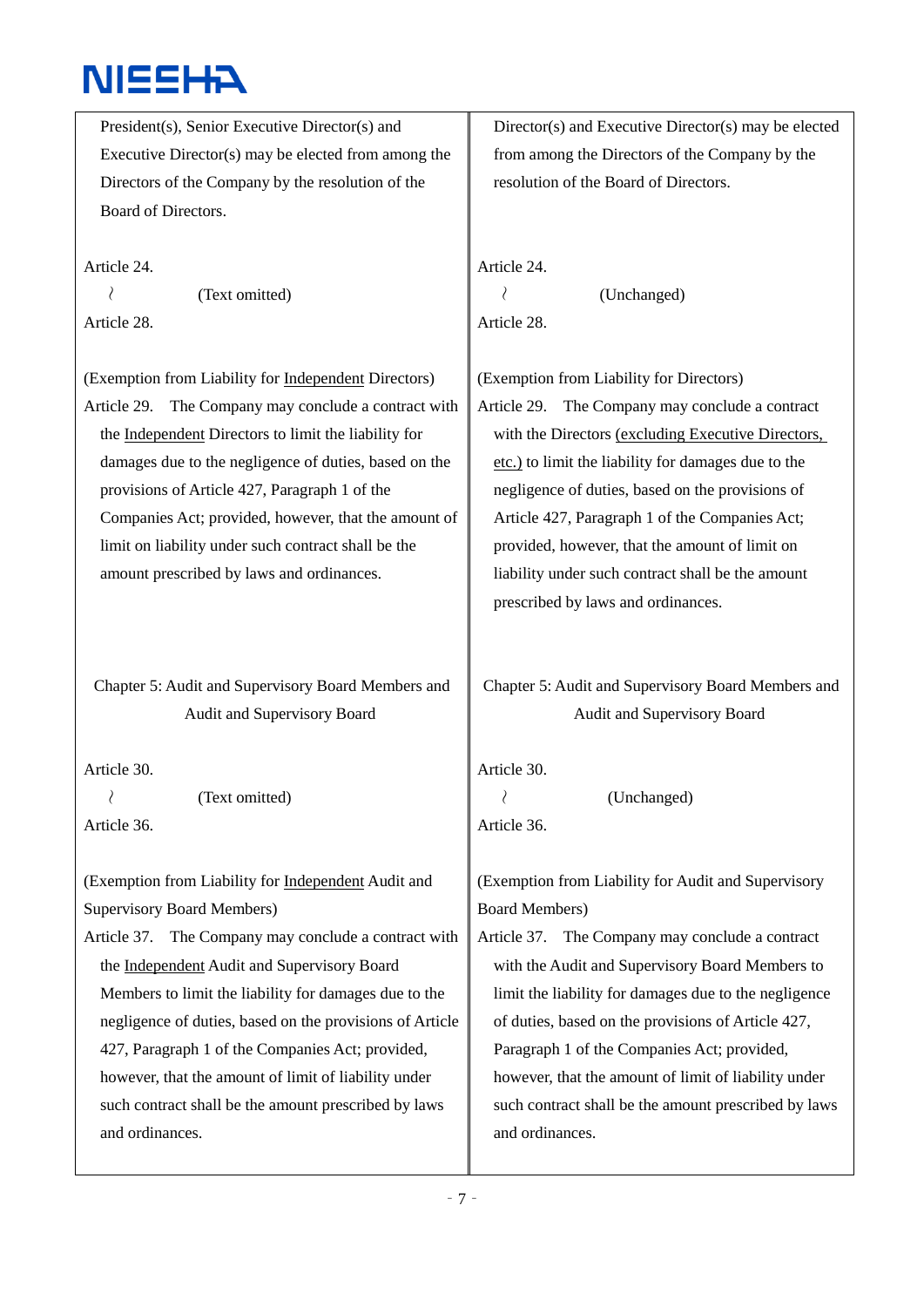

| Chapter 6: Accounts                                                                                                                                                                            | Chapter 6: Accounts                                                                                                                                                                                                                                                                                                                      |
|------------------------------------------------------------------------------------------------------------------------------------------------------------------------------------------------|------------------------------------------------------------------------------------------------------------------------------------------------------------------------------------------------------------------------------------------------------------------------------------------------------------------------------------------|
| (Fiscal Year)<br>Article 38. The fiscal year of the Company shall be 1<br>year from April 1 of every year to March 31 of the<br>following year.                                                | (Fiscal Year)<br>Article 38. The fiscal year of the Company shall be 1<br>year from January 1 of every year to December 31 of<br>the same year.                                                                                                                                                                                          |
| (Newly established)                                                                                                                                                                            | (Organ to decide on Matters including Dividends of<br>Surplus)<br>Article 39. The Company may decide the matters<br>listed in each item of Article 459, Paragraph 1 of the<br>Companies Act including dividends of surplus by<br>resolution of the Board of Directors unless otherwise<br>provided for in any of the laws or ordinances. |
| (Base Date for Dividends of Surplus)<br>Article 39. The base date for the dividends of surplus of<br>the Company shall be March 31 of each year.<br>(Newly established)<br>(Newly established) | (Base Date for Dividends of Surplus)<br>Article 40. The base date for the dividends of surplus<br>of the Company shall be December 31 of each year.<br>2. The base date for the interim dividends of surplus of<br>the Company shall be June 30 of each year.<br>3. In addition to the preceding two paragraphs, the                     |
| (Interim Dividends)<br>Article 40. By the resolution of the Board of Directors,<br>the Company may pay interim dividends as at the base<br>date of September 30 of each year.                  | Company may prescribe a base date and pay<br>dividends of surplus.<br>(Deleted)                                                                                                                                                                                                                                                          |
| Article 41.<br>(Text omitted)<br>(Newly established)                                                                                                                                           | Article. 41<br>(Unchanged)<br>(Supplementary Provisions)<br>The amendment to Article 1 (Trade Name)<br>Article 1.<br>shall take effect on October 6, 2017. This Article<br>shall be deleted when such amendment takes effect.                                                                                                            |